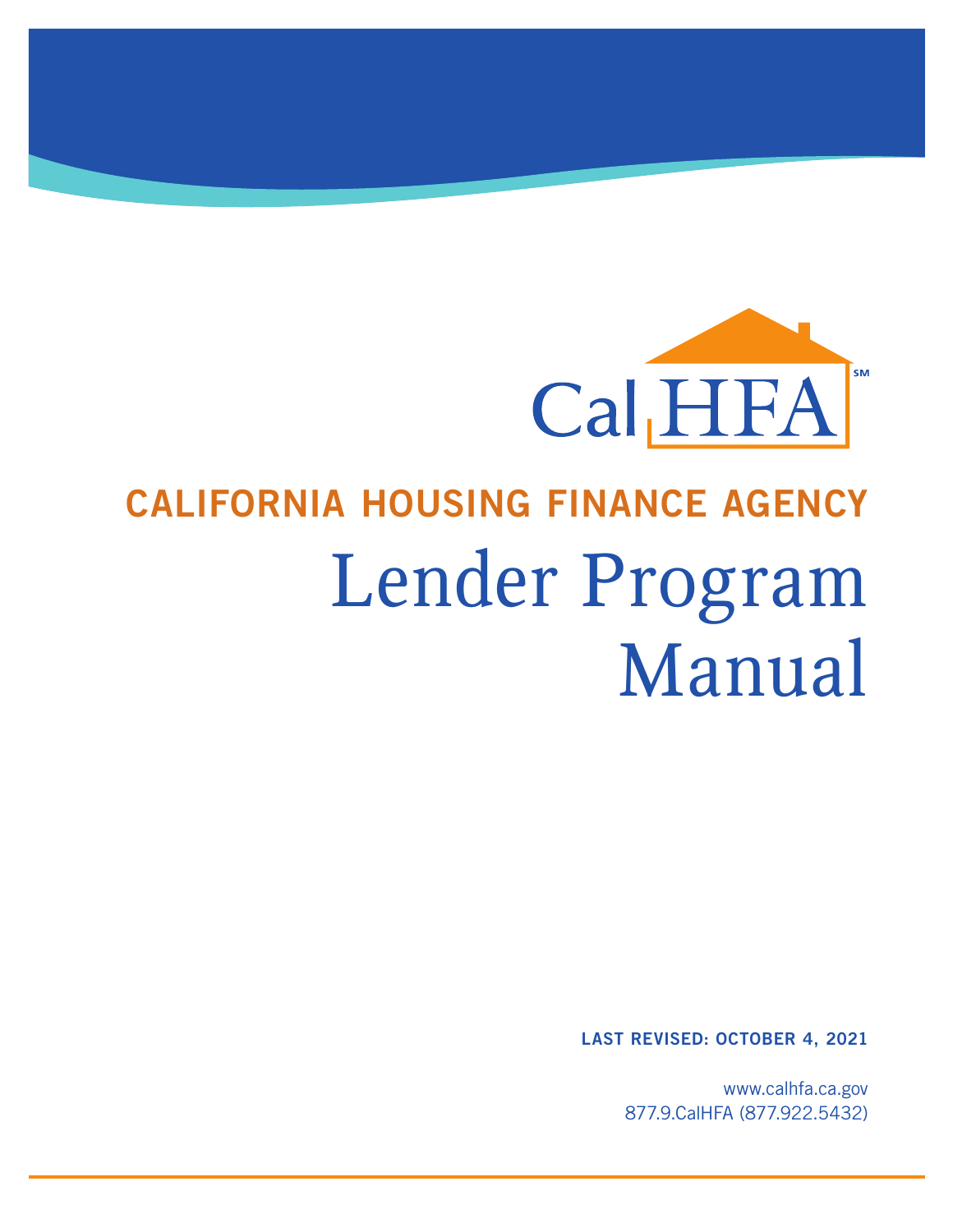# Table of Contents

| I.  | <b>Foreword</b>                                                                                                                                                                                                                                                         | $\mathbf{1}$   |
|-----|-------------------------------------------------------------------------------------------------------------------------------------------------------------------------------------------------------------------------------------------------------------------------|----------------|
|     | <b>CalHFA Vision</b><br><b>CalHFA Mission</b><br><b>About CalHFA</b>                                                                                                                                                                                                    |                |
| Ш.  | <b>Preface</b>                                                                                                                                                                                                                                                          | 1              |
| Ш.  | <b>Lender Contractual Requirements</b>                                                                                                                                                                                                                                  | $\overline{2}$ |
|     | Lender's Responsibilities and Requirements<br>Lender Qualification and Continuing Eligibility<br>Third Party Originations<br>Fidelity Bond, Forgery and Theft and Error and Omissions Coverage<br>Indemnification and Defense<br>State and Federal Laws and Regulations | 3              |
|     | Borrower Fraud or Misrepresentation<br>Origination Fee, Processing, Underwriting and Other Lender Charges<br><b>Privacy Requirements</b><br>CalHFA's Employer Identification Number (EIN)                                                                               | $\overline{4}$ |
| IV. | Loan Eligibility, Reservation and Cancellation                                                                                                                                                                                                                          | 5              |
|     | Loan Eligibility<br>Types of Loans<br>Loan Purpose<br>Loan Reservations<br>Mortgage Access System<br><b>MAS Status Codes</b><br>Borrower/Property Specific Reservations<br><b>Interest Rates</b><br>Rate Extension Policy<br><b>Buydowns</b><br>Cancellations           | 6              |
| V.  | <b>File Submission</b>                                                                                                                                                                                                                                                  | 7              |
|     | General<br><b>Electronic Signatures</b><br><b>Compliance Review Times</b><br>Notice of Determination                                                                                                                                                                    | 8              |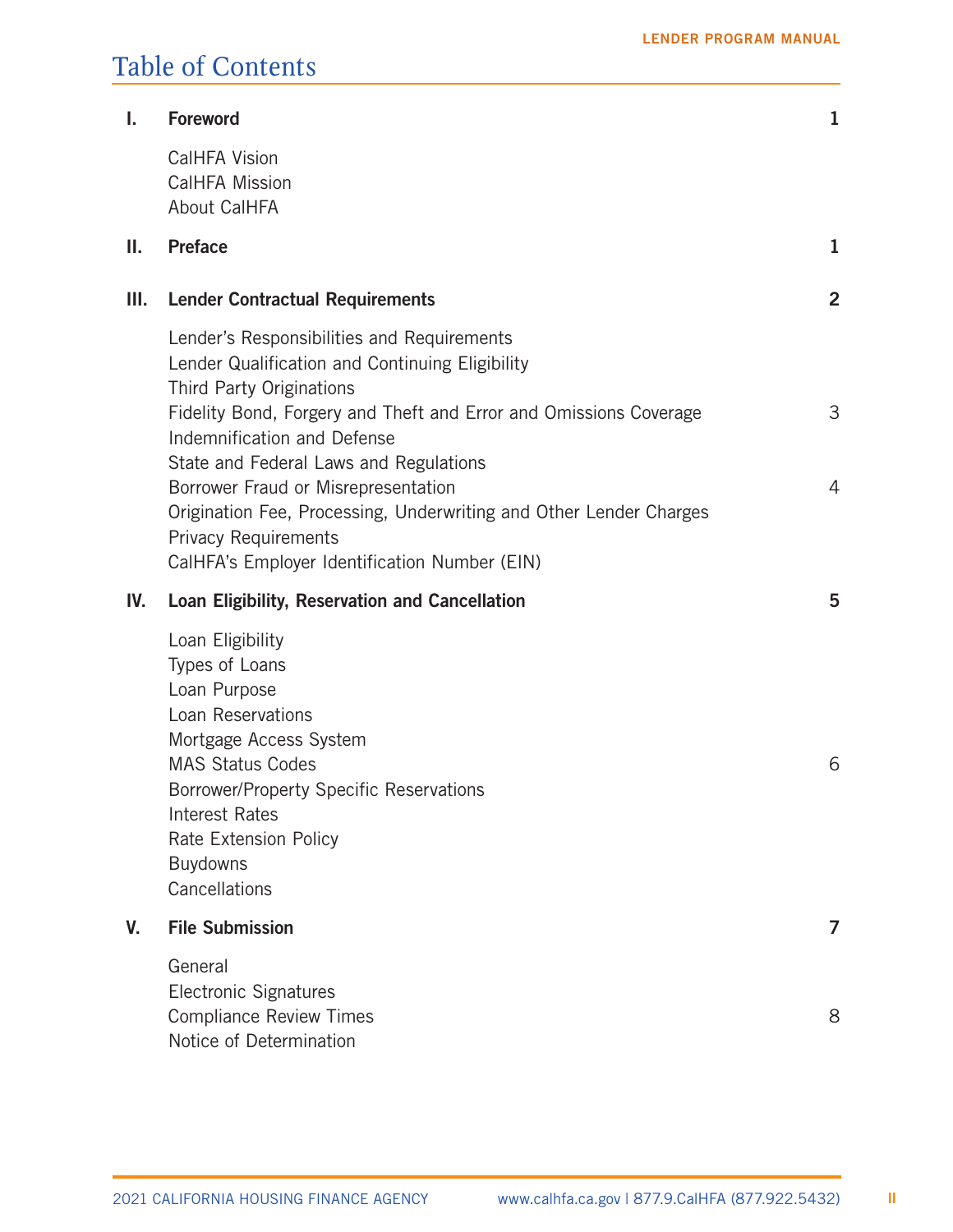| VI.  | <b>Borrower Eligibility</b>                                                                                                                                                                                                                                                                                                                                                                                                         | 8        |
|------|-------------------------------------------------------------------------------------------------------------------------------------------------------------------------------------------------------------------------------------------------------------------------------------------------------------------------------------------------------------------------------------------------------------------------------------|----------|
|      | Homebuyer Education<br>Residency Requirement<br>First-Time Homebuyer Requirement<br>Definition of Ownership Interest<br>Community Property Interest<br>Borrowers Who Own or have Owned Rental Property<br>Borrowers Who Own or have Owned a Manufactured Home<br><b>Owner Occupancy</b><br><b>Borrower Credit Qualification</b><br>Non-Occupant Co-Borrowers / Non-Occupant Co-Signors<br><b>Non-Purchasing Spouses</b><br>Gifts 10 | 9<br>10  |
| VII. | <b>Income Eligibility</b>                                                                                                                                                                                                                                                                                                                                                                                                           | 10       |
|      | Income Requirements                                                                                                                                                                                                                                                                                                                                                                                                                 |          |
|      | <b>VIII. Property Requirements</b>                                                                                                                                                                                                                                                                                                                                                                                                  | 11       |
|      | Eligible Single Family Properties<br><b>Flood Determination</b><br>Appraisal/Appraiser Requirements<br>Home Warranty Insurance Coverage<br><b>Resale Restrictions</b><br>Loan Assumption Policy                                                                                                                                                                                                                                     | 12       |
| IX.  | <b>Purchase Requirements</b>                                                                                                                                                                                                                                                                                                                                                                                                        | 13       |
|      | CalHFA Subordinate File Submission for Purchase Review<br>Wire/ACH Instructions<br>Note Endorsements/Allonge<br>Vesting - Deed of Trust<br>Power of Attorney<br>Loss Payee<br>Hazard Insurance<br>Flood Insurance<br><b>Title Insurance Policy</b><br>MERS - Mortgage Electronic Registration System<br>Delinquent Loan Purchase<br><b>Prepayment Penalties</b>                                                                     | 14<br>15 |
|      | Loan Administration / Subordinate Loan Servicing                                                                                                                                                                                                                                                                                                                                                                                    |          |
| Х.   | <b>Contact</b>                                                                                                                                                                                                                                                                                                                                                                                                                      | 15       |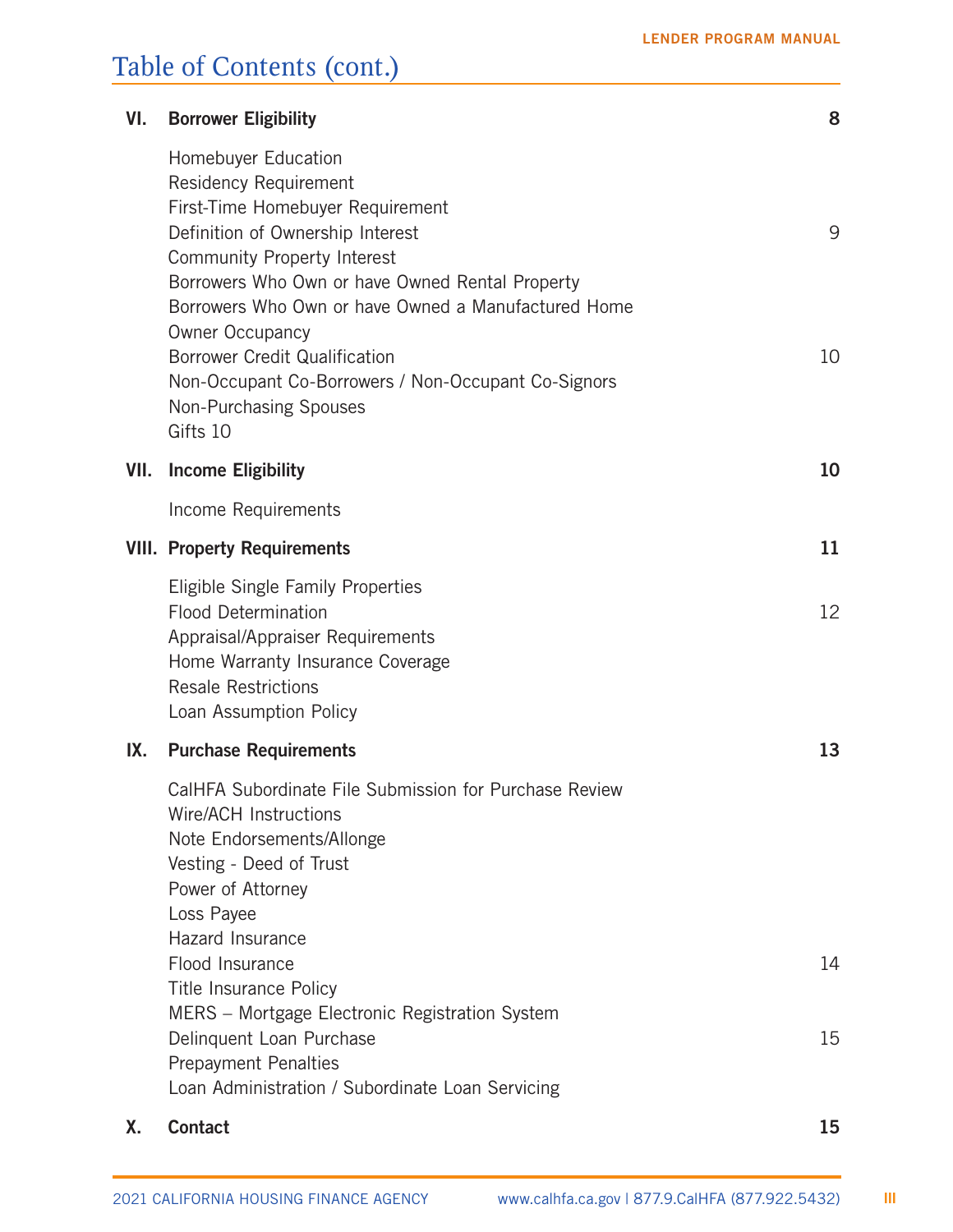# <span id="page-3-0"></span>I. Foreword

## CalHFA Vision

Creating new affordable California housing.

### CalHFA Mission

To create and finance progressive housing solutions so more Californians have a place to call home.

# About CalHFA

The California Housing Finance Agency ("Agency" or "CalHFA") was created in 1975 as a public instrumentality and a political subdivision of the State of California for the primary purpose of meeting the housing needs of persons and families of low or moderate income. To carry out the Agency's objectives, CalHFA is authorized to enter into agreements or obligations, including but not limited to: (1) development loans, construction loans, mortgage loans, property improvement loans to qualified borrowers to finance housing developments and other residential structures; (2) purchasing loans through qualified mortgage lenders; and (3) making loans to qualified mortgage lenders under the terms and conditions requiring the proceeds to be used for certain loans.

# II. Preface

This Program Manual, including any and all Program Bulletins as defined below, ("Program Manual") is intended for use by all CalHFA-approved lenders ("Lender" or "Lenders") who have entered into a Mortgage Purchase Master Agreement ("MPMA") with CalHFA. Lenders are to use this Program Manual as a guide for originating loans and complying with CalHFA loan requirements under the Single Family Lending Programs ("Single Family Lending Programs"); please see the applicable [Program Handbook](https://www.calhfa.ca.gov/homeownership/programs/index.htm) ("Program Handbook") for detailed, program specific requirements.

This Program Manual contains current Single Family Lending Program requirements and procedures and is incorporated

into the MPMA. This Program Manual will be updated to reflect specific procedures and requirements as they pertain to the Single Family Lending Programs. Updates and changes will be announced from time to time via a [Program Bulletin](https://www.calhfa.ca.gov/homeownership/bulletins/index.htm) ("Program Bulletin" or "Program Bulletins") and Lenders should sign up for Enews announcements and monitor CalHFA's website at [www.calhfa.ca.gov](http://www.calhfa.ca.gov/) for specific Program Bulletin updates and changes to the Program Manual.

Whenever possible, CalHFA will provide its Lenders a five (5) business day notice via a CalHFA Program Bulletin or Enews announcement regarding program and policy changes.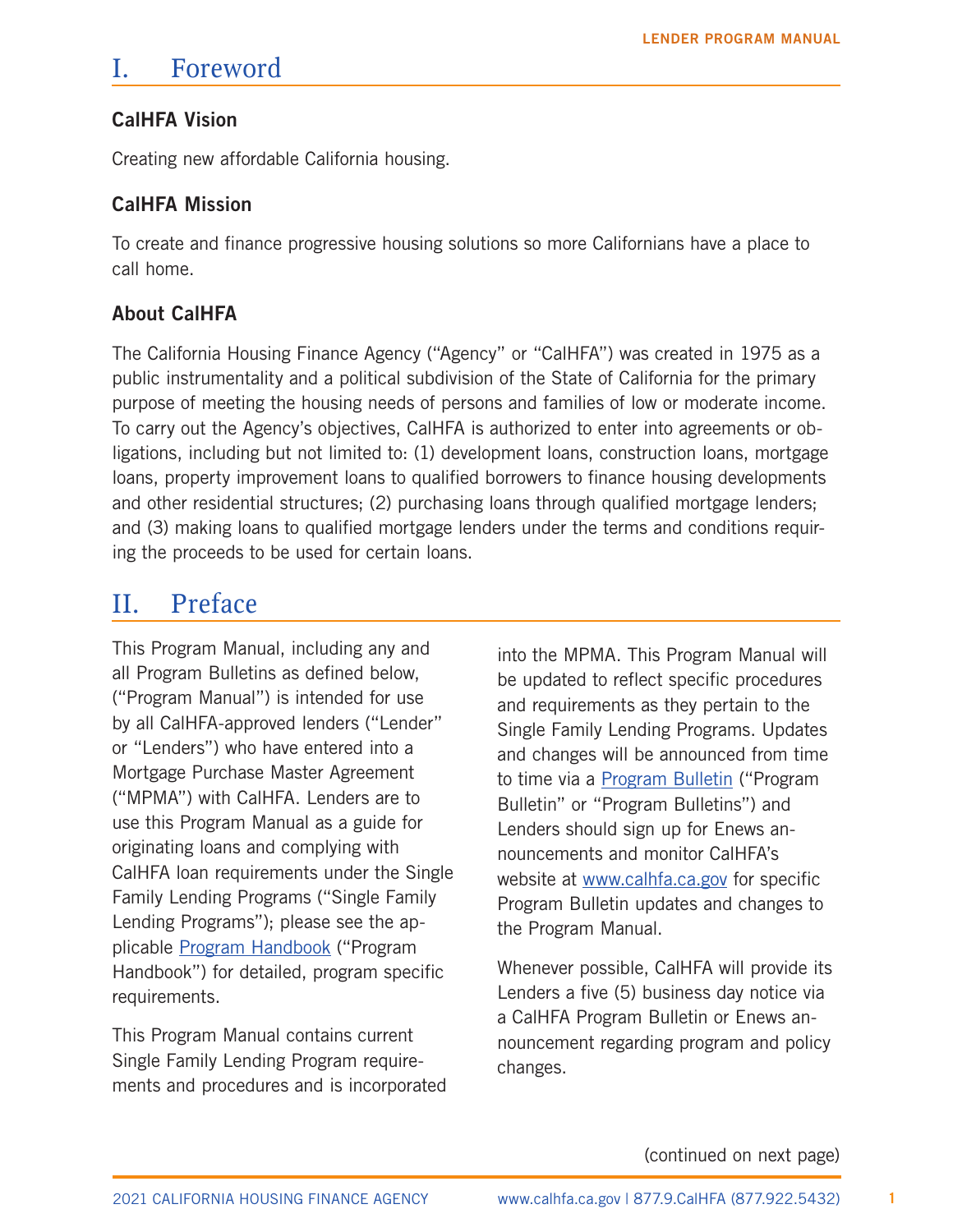# <span id="page-4-0"></span>II. Preface (cont.)

Some exceptions may apply to the notification policy, such as daily interest rate announcements and changes directed by other state (e.g. State Treasurer's Office), federal (e.g. GSEs, FHA) or private (e.g. Master Servicer and Mortgage Insurance provider) partners who have not allowed sufficient time for a 5-day notification.

Questions relating to this Program Manual or CalHFA policies and procedures should be directed to:

California Housing Finance Agency Single Family Lending Programs 500 Capitol Mall, Suite 1400 Sacramento, CA 95814 916.326.8000 [sfprograms@calhfa.ca.gov](mailto:sfprograms%40calhfa.ca.gov?subject=)

# III. Lender Contractual Requirements

#### Lender's Responsibilities and Requirements

To participate in Single Family Loan Programs, each Lender must be approved by CalHFA. The Lender is required to enter into a MPMA with CalHFA and a Participating Lender Agreement with the Agency's designated master servicer ("Master Servicer"). The MPMA will incorporate the policies and procedures stated in this Program Manual as well as the [Program Handbooks](https://www.calhfa.ca.gov/homeownership/programs/index.htm) and [Program](https://www.calhfa.ca.gov/homeownership/bulletins/index.htm)  [Bulletins.](https://www.calhfa.ca.gov/homeownership/bulletins/index.htm)

### Lender Qualification and Continuing **Eligibility**

- All Lenders must be approved by CalHFA and the Master Servicer.
- All [new Lender requirements](https://www.calhfa.ca.gov/homeownership/directlenders.htm) can be found on the CalHFA website. [https://www.calhfa.ca.gov/homeown](https://www.calhfa.ca.gov/homeownership/directlenders.htm)[ership/directlenders.htm](https://www.calhfa.ca.gov/homeownership/directlenders.htm)
- For continued eligibility Lenders are subject to an [Annual Lender](https://www.calhfa.ca.gov/homeownership/directlenders.htm)  [Recertification](https://www.calhfa.ca.gov/homeownership/directlenders.htm) process wherein the Lender's performance and continued eligibility will be evaluated. This

process will allow CalHFA to review and evaluate each Lender's financial stability, compliance with current licensing and insurance requirements and overall viability of the organization. CalHFA reserves the right to terminate participation in the Single Family Lending Programs at CalHFA's discretion.

- The Lender and its parent company, if applicable, shall submit financial statements to CalHFA on a quarterly and annual basis.
- Additional continuing Lender eligibility requirements are contained in the following link: [https://www.](https://www.calhfa.ca.gov/homeownership/directlenders.htm) [calhfa.ca.gov/homeownership/](https://www.calhfa.ca.gov/homeownership/directlenders.htm) [directlenders.htm](https://www.calhfa.ca.gov/homeownership/directlenders.htm)

### Third Party Originations

Lenders may be permitted to originate CalHFA loans via wholesale/correspondent lending if the third party originator(s) ("Third Party Originator") meets CalHFA and CalHFA's Master Servicer requirements. CalHFA reserves the right to terminate or restrict the Lender's participation with Third Party Originators at any time.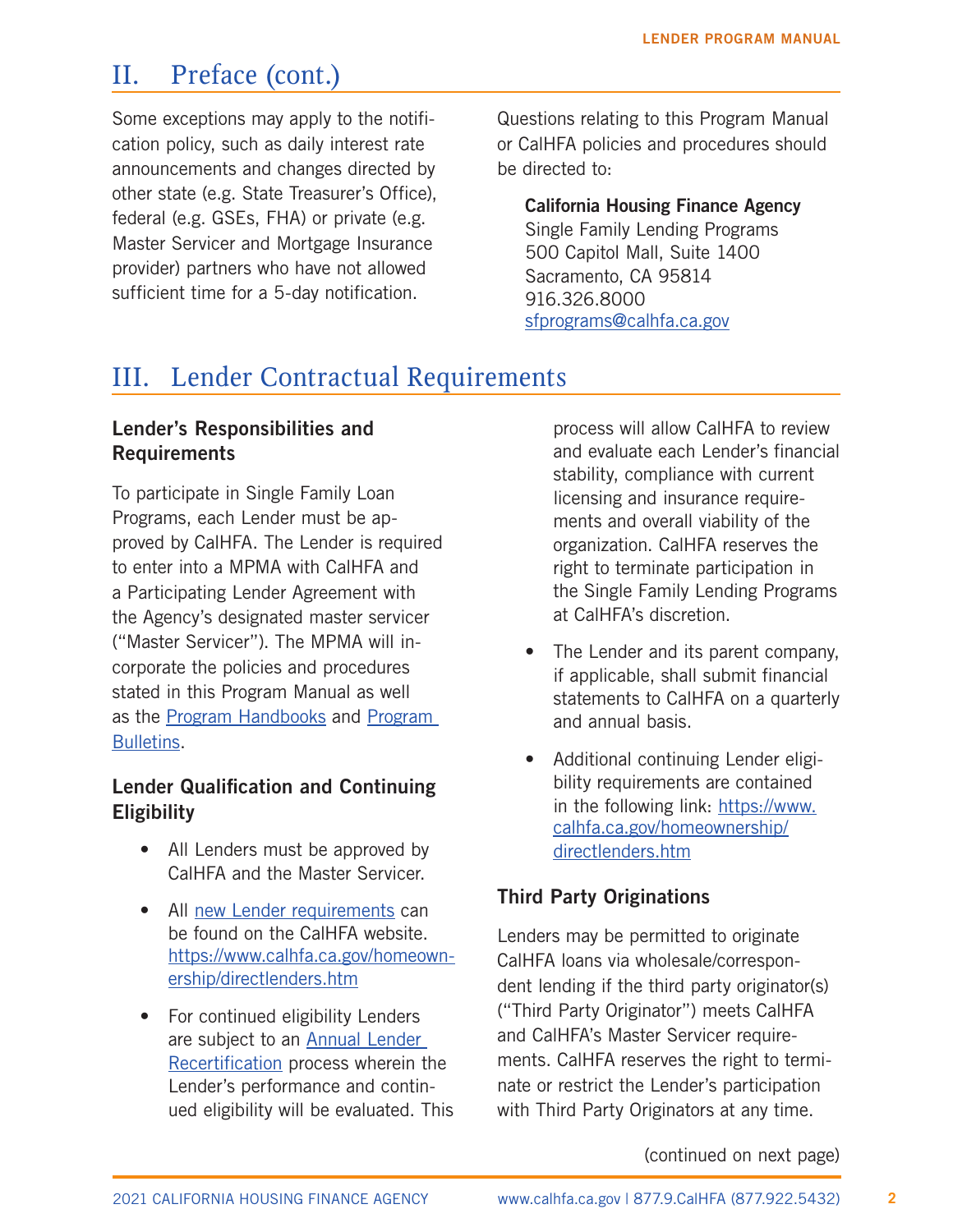# <span id="page-5-0"></span>III. Lender Contractual Requirements (cont.)

For questions on Third Party Originator eligibility requirements, please contact Lender Services at

[lendertraining@calhfa.ca.gov](mailto:lendertraining%40calhfa.ca.gov?subject=) or 916.326.8825.

# Fidelity Bond, Forgery and Theft and Error and Omissions Coverage

At all times, each Lender shall maintain, at its expense, (1) a Fidelity Bond (or Direct Surety Bond); (2) error and omissions insurance; (3) a forgery insurance policy; and (4) money or securities "all risk" coverage, or an equivalent coverage as outlined in [CalHFA's application](http://www.calhfa.ca.gov/homeownership/newlenders/ApplicationToOriginate.pdf) and here: [www.calhfa.](https://www.calhfa.ca.gov/homeownership/directlenders.htm) [ca.gov/homeownership/directlenders.htm](https://www.calhfa.ca.gov/homeownership/directlenders.htm)

### Indemnification and Defense

The Lender, including those Lenders using a Third Party Originator, shall indemnify and hold CalHFA harmless against any and all expenses, fees, losses, damages, penalties, fines, forfeitures, legal fees and related costs that CalHFA may incur as a result of any failure of the Lender or Third Party Originator to comply with this Program Manual and [MPMA.](https://www.calhfa.ca.gov/homeownership/directlenders.htm) In the event of any litigation, investigation, legal settlement, consent order, enforcement of consent order, claim, suit, or proceeding resulting from acts or omissions of the Lender or Third Party Originator, the foregoing obligation to indemnity, defend and hold CalHFA harmless shall apply regardless of whether such action is meritorious.

### State and Federal Laws and **Regulations**

Each Lender shall comply with all local, State of California ("State") and federal laws and regulations that relate to housing, including but not limited to, the Fair Housing Act, Equal Credit Opportunity Act, Home Ownership and Equity Protection Act ("HOEPA"), high cost mortgage requirements, Truth-in-Lending ("TILA"), Real Estate Settlement Procedures Act ("RESPA"), TILA-RESPA Integrated Disclosure ("TRID") and wrongful discrimination (collectively "Housing Laws"). Lenders are responsible for the drawing and delivery to borrower any disclosures required by TILA, RESPA and TRID.

Certain Single Family Lending Programs are regulated by laws and regulations governing loans financed by the proceeds of tax-exempt mortgage revenue bonds, or by selling loans to Government Sponsored Enterprises ("GSE") such as Fannie Mae, Freddie Mac and Ginnie Mae (collectively "Federal Regulations").

CalHFA as a Housing Finance Agency is exempt from Qualified Mortgage/Ability to Repay Regulations. Please see section  $026.32(b(1)(i)(B)$  of the [QM/ATR](http://files.consumerfinance.gov/f/201310_cfpb_atr-qm-small-entity_compliance-guide.pdf) rule

Housing Laws and Federal Regulations shall collectively be referred to herein as "State and Federal Laws and Regulations."

If any loan is not compliant with State and Federal Regulations, it will be subject to repurchase requirements in accordance with our Mortgage, Purchase Master Agreement (MPMA).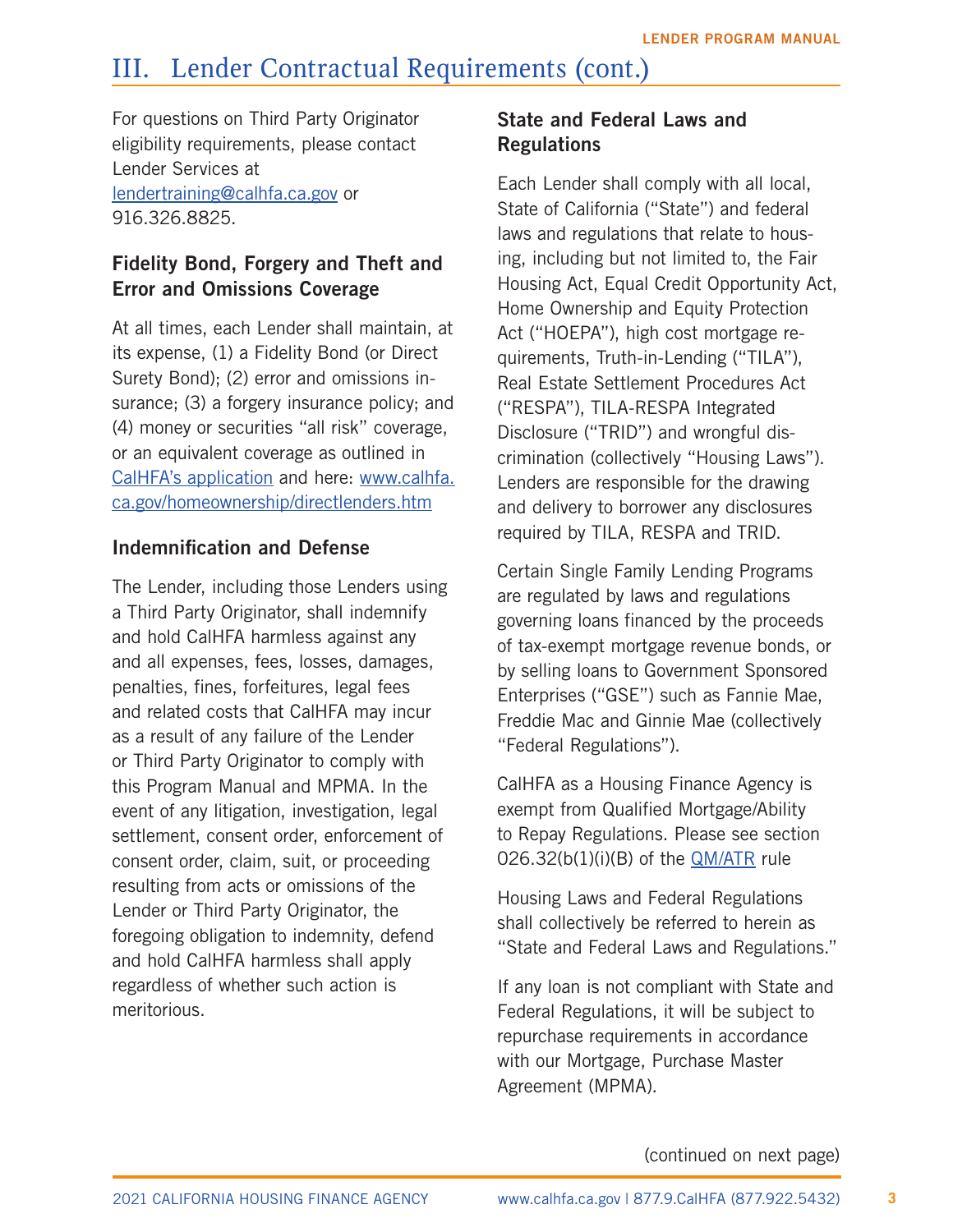# <span id="page-6-0"></span>III. Lender Contractual Requirements (cont.)

#### Borrower Fraud or Misrepresentation

If it is subsequently determined or discovered that the Borrower never occupied the CalHFA financed property, or fraudulently induced the Lender and CalHFA to purchase the loan, CalHFA may take appropriate action against the applicable parties that may include, but is not limited to, non-monetary default action on the loan and/or other legal action under the civil or criminal codes. Subject to Master Servicer requirements, CalHFA may also require the Lender to repurchase the loan and all subordinate CalHFA loans.

If it is subsequently determined or discovered that the Borrower never occupied the CalHFA financed property, or fraudulently induced the Lender and CalHFA to purchase the loan, CalHFA may take appropriate action against the applicable parties that may include, but is not limited to, non-monetary default action on the loan and/or other legal action under the civil or criminal codes. CalHFA may also require the Lender to repurchase the loan and all subordinate CalHFA loans.

All loans purchased by CalHFA are subject to periodic audits by various State and federal entities, in addition to CalHFA and its Master Servicer.

### Origination Fee, Processing, Underwriting and Other Lender **Charges**

All fees are subject to CalHFA, the Master Servicer and/or GSE requirements, and applicable law. Refer to the applicable [Program Handbook](https://www.calhfa.ca.gov/homeownership/programs/index.htm) for detailed information about allowable charges.

#### Privacy Requirements

The Lender is responsible for complying with all local, State and Federal Laws and Regulations regarding privacy protected information and should use the information received from borrowers and prospective borrowers for the sole purpose of verifying the applicant's eligibility for a CalHFA loan.

### CalHFA's Employer Identification Number (EIN)

CalHFA's EIN is 68-0181576.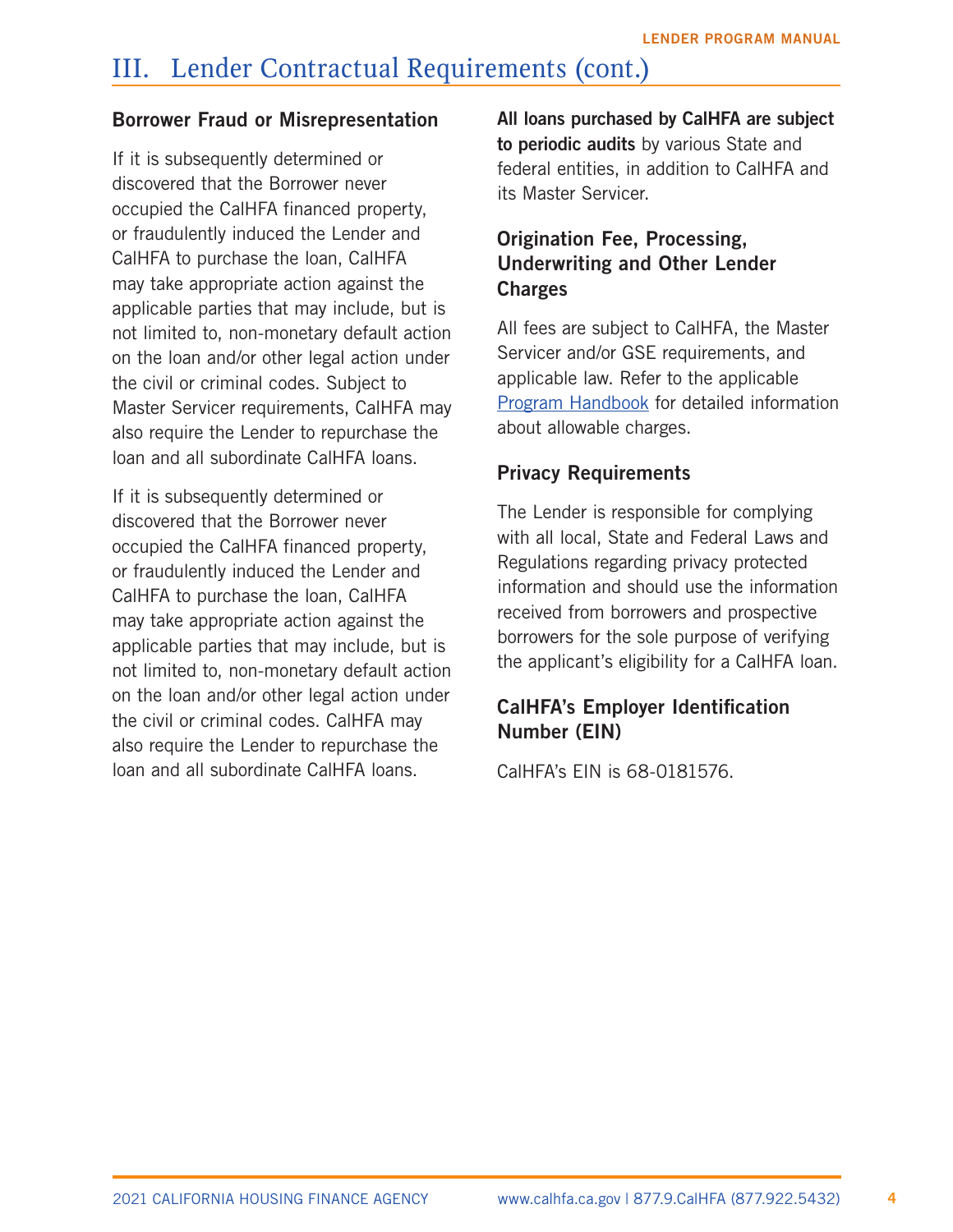# <span id="page-7-0"></span>IV. Loan Eligibility, Reservation and Cancellation

#### Loan Eligibility

CalHFA loan products are intended to facilitate the purchase of a home by low to moderate income homebuyers.

Please see the applicable **Program** [Handbook](https://www.calhfa.ca.gov/homeownership/programs/index.htm) for a complete list of programspecific requirements for homebuyers.

### Types of Loans

CalHFA offers various types of first mortgage loans and subordinate loans from numerous funding sources. Availability of these products may change from time to time and will be announced by a Program Bulletin. All CalHFA's current [Program](https://www.calhfa.ca.gov/homeownership/programs/index.htm)  [Handbooks](https://www.calhfa.ca.gov/homeownership/programs/index.htm) can be found on the CalHFA website.

#### Loan Purpose

All CalHFA first mortgage loan programs are intended for the purchase of a single family residence by low to moderate income homebuyers.

CalHFA subordinate loan programs may be used for down payment assistance and/or closing costs, however, CalHFA subordinate loans may not be used for:

- Paying the difference between the sales price and appraised value if the sales price is higher (GAP Financing)
- Paying off borrower debt

#### Loan Reservations

• To reserve a loan, Lenders must have access to the CalHFA Mortgage Access System ("MAS").

- Borrower(s) may not have an active CalHFA loan at time of reserving a new CalHFA loan.
- Reservations may be made once there is a fully executed sales contract between the buyer and seller.
- Lenders may reserve loan funds and lock interest rates on behalf of qualified homebuyers.
- Lenders may also reserve funds on behalf of their Third Party Originators.
- All loans must be reserved with CalHFA prior to loan submission for compliance review.

#### Mortgage Access System

Lenders will be required to register with CalHFA on the Mortgage Access System (MAS) in order to manage and track loan reservations. Each Lender must assign an MAS Administrator(s) within their own company to manage their employees' access to MAS.

MAS allows Lenders to enter loan reservations and cancellations, inquire on a loan status, and make general Single Family Loan Program inquiries through MAS. CalHFA only accepts loan reservations made in MAS.

An MAS User's Guide that contains detailed information about MAS procedures may be obtained by sending requests to: [sfprograms@calhfa.ca.gov](mailto:mailto:sfprograms%40calhfa.ca.gov?subject=) or [MASSupport@calhfa.ca.gov](mailto:mailto:MASSupport%40calhfa.ca.gov?subject=)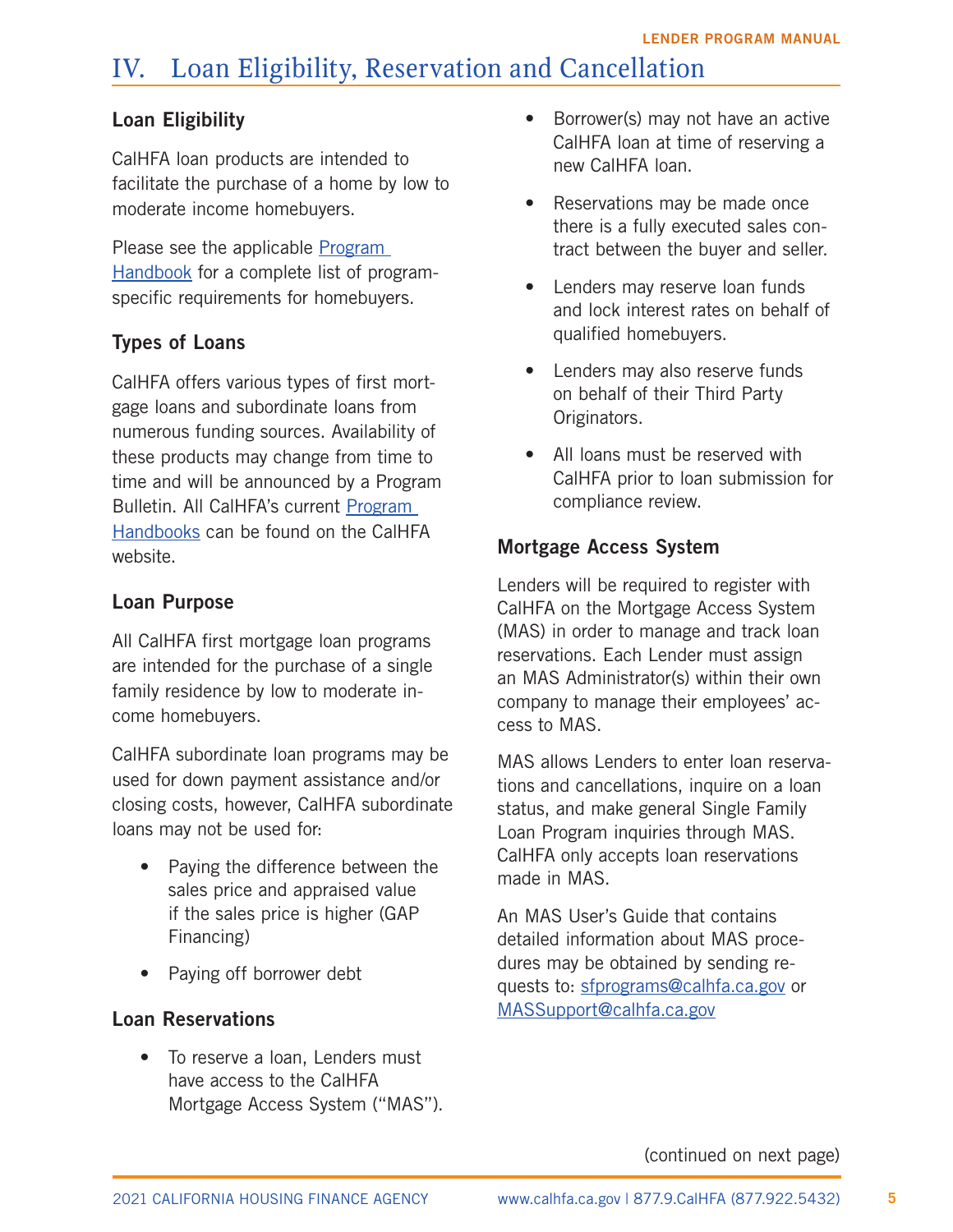### <span id="page-8-0"></span>MAS Status Codes

Lenders may view the current status of their loan in MAS at any time. The list of current [MAS status codes and their defini](http://www.calhfa.ca.gov/homeownership/forms/mas-statuscodes.pdf)[tion](http://www.calhfa.ca.gov/homeownership/forms/mas-statuscodes.pdf) can be found here.

# Borrower/Property Specific **Reservations**

All reservations are considered unique and specific for each borrower and property. Once a reservation has been made, CalHFA will not permit any substitutions for different properties, borrowers or Lenders.

An existing reservation must be cancelled and a new reservation must be obtained if a substitution is necessary. Please see the [Rates and Reservations on the CalHFA](https://www.calhfa.ca.gov/apps/rates/)  [website](https://www.calhfa.ca.gov/apps/rates/) for any conditions or restrictions. All reservations, whether they are a firsttime or re-reservations, are subject to the policies, procedures and rates in effect at the time of the new reservation.

# Interest Rates

CalHFA interest rates and fees may change without notice. Rate changes are published on the CalHFA website at [www.calhfa.ca.gov](http://www.calhfa.ca.gov) Monday through Friday, excluding State and Federal holidays, by 8:00 a.m. Pacific Time. Rates may change during the business day.

CalHFA interest rates may vary according to loan program and funding source, as determined by CalHFA.

Rate lock processes can be found under "[Rates and Reservations](https://www.calhfa.ca.gov/homeownership/rates/index.htm )" on the CalHFA website.

# Rate Extension Policy

CalHFA's Rate Extension Policy can be found under [Rates and Reservations](https://www.calhfa.ca.gov/homeownership/rates/index.htm ) on the CalHFA website.

All loans must be CalHFA approved, funded, delivered and purchased by CalHFA and/or its Master Servicer prior to the rate lock expiration date. Rate lock extension requests must be sent via email to CalHFA's Secondary Marketing Unit at [ratelocks@calhfa.ca.gov](mailto:ratelocks@calhfa.ca.gov).

The Lender must deliver loans to CalHFA and/or the Master Servicer and meet the terms of the Notice of Commitment, reservation, this Program Manual, and within the individual [Program Handbooks](https://www.calhfa.ca.gov/homeownership/programs/index.htm).

### Buydowns

Buydowns are permitted only as described in the applicable [Program Handbook](https://www.calhfa.ca.gov/homeownership/programs/index.htm) and may not be available for all programs.

# **Cancellations**

The Lender must cancel reservations for any loan(s) that will not be delivered to CalHFA and/or its Master Servicer for purchase within the loan reservation and rate lock time period.

Please see the [CalHFA website](https://www.calhfa.ca.gov/apps/rates/) under Rates and Reservations for any conditions or restrictions for the re-reserving of loans that have been cancelled for any reason.

The Lender must contact the Secondary Marketing Unit at [ratelocks@calhfa.ca.gov](mailto:ratelocks@calhfa.ca.gov) regarding [rate locks, lock extensions and](http://www.calhfa.ca.gov/homeownership/rates/index.htm)  [cancellations.](http://www.calhfa.ca.gov/homeownership/rates/index.htm)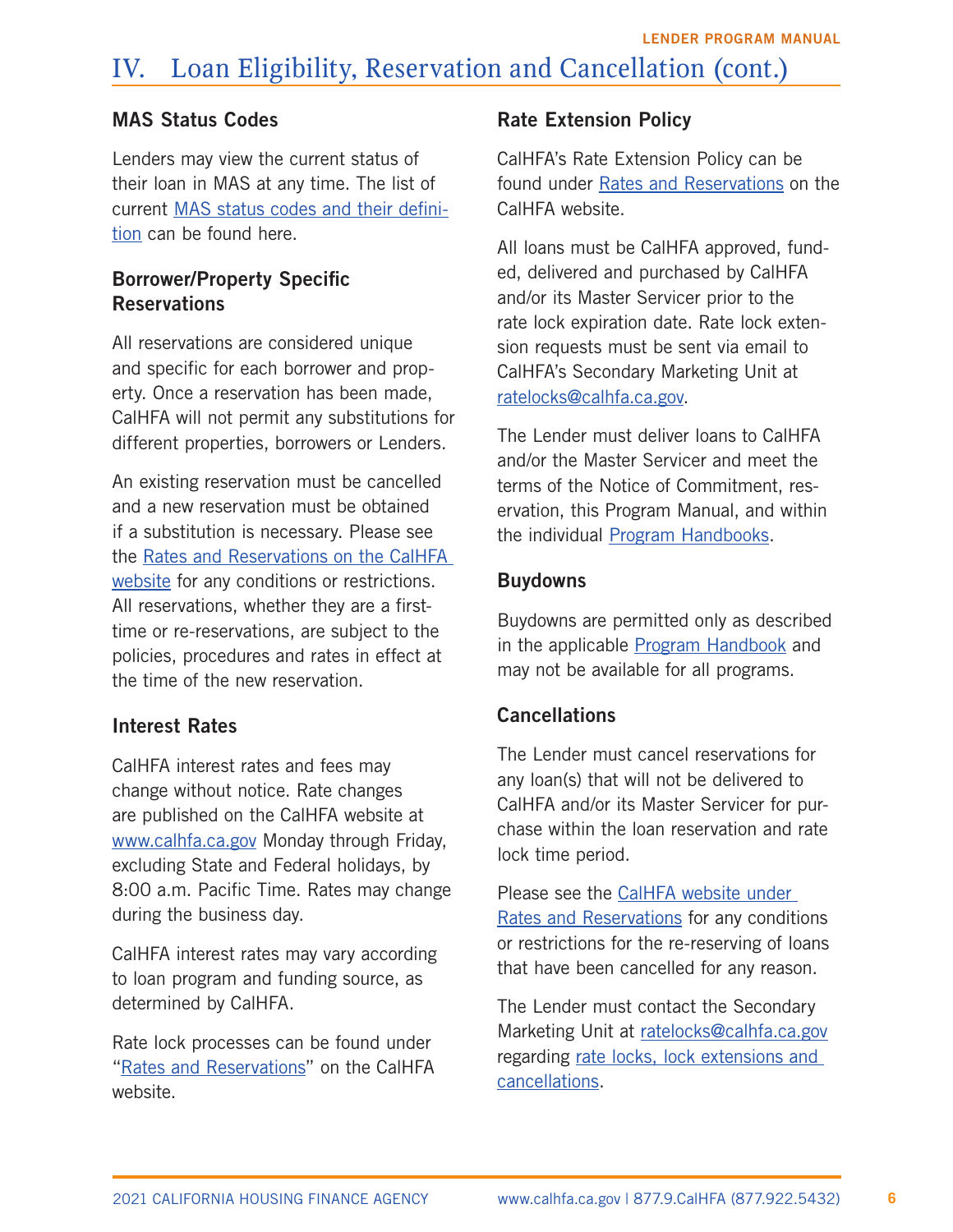# <span id="page-9-0"></span>V. File Submission

#### General

Potential loans must meet the income, loan and underwriting requirements of the applicable [Program Handbook](https://www.calhfa.ca.gov/homeownership/programs/index.htm), this Program Manual, GSEs, the insurer, the Lender, and the Master Servicer. All loans must be CalHFA-approved, funded, delivered and purchased within the reservation and rate lock time period.

Generally CalHFA will accept all borrower credit and appraisal underwriting decisions, provided the decisions are in accordance with the Master Servicer, GSE guidelines and CalHFA program requirements outlined in the applicable [Program](https://www.calhfa.ca.gov/homeownership/programs/index.htm)  [Handbook](https://www.calhfa.ca.gov/homeownership/programs/index.htm) and subsequent [Program](https://www.calhfa.ca.gov/homeownership/bulletins/index.htm)  [Bulletins.](https://www.calhfa.ca.gov/homeownership/bulletins/index.htm)

All CalHFA first mortgage loans must be fully underwritten by the Lender prior to being uploaded to CalHFA's Mortgage Access System (MAS) for automated underwriting validation and program compliance review. Only one loan package is required when submitting a package with loans from multiple programs. Refer to the [Loan Submission Checklist](http://www.calhfa.ca.gov/homeownership/forms/checklist-submission.pdf) for minimum documentation requirements.

CalHFA will review complete and correct loan files on a first-come, first-served basis.

#### Electronic Signatures

CalHFA will allow electronic signatures on all loan documents except the original Note and Deed of Trust.

All CalHFA loan submission packages must be electronically submitted to CalHFA via MAS. The [MAS User Guide](https://www.calhfa.ca.gov/homeownership/forms/mas-purch-rev-guide.pdf) with instructions to upload and view document is located on the CalHFA website.

After the Lender's designated underwriter has given the final approval for the loan and has established that the borrower and the property are within the Single Family Lending Program eligibility limits, has obtained the mortgage insurance, and meets the GSE or Master Servicer's guidelines, then the Lender can upload the loan to CalHFA for review. The loan package must have the underwriter's final signed loan approval. Each submission package should contain the items listed on [Loan](http://www.calhfa.ca.gov/homeownership/forms/checklist-submission.pdf)  [Submission Checklist](http://www.calhfa.ca.gov/homeownership/forms/checklist-submission.pdf).

CalHFA may request that the Lender document the underwriting decisions, particularly if the loan becomes delinquent. CalHFA reserves the right to re-underwrite any loan submitted for approval and/or purchase, and at CalHFA's discretion may audit the underwriting decisions made by the Lender and re-verify any documentation as necessary. Please refer to the applicable [Program Handbook](https://www.calhfa.ca.gov/homeownership/programs/index.htm) for details.

Upon completion of the review process, CalHFA will issue a determination of approval, suspension or denial. Once the loan is conditionally approved, the loan may be funded, closed and delivered to CalHFA and/or its Master Servicer for purchase.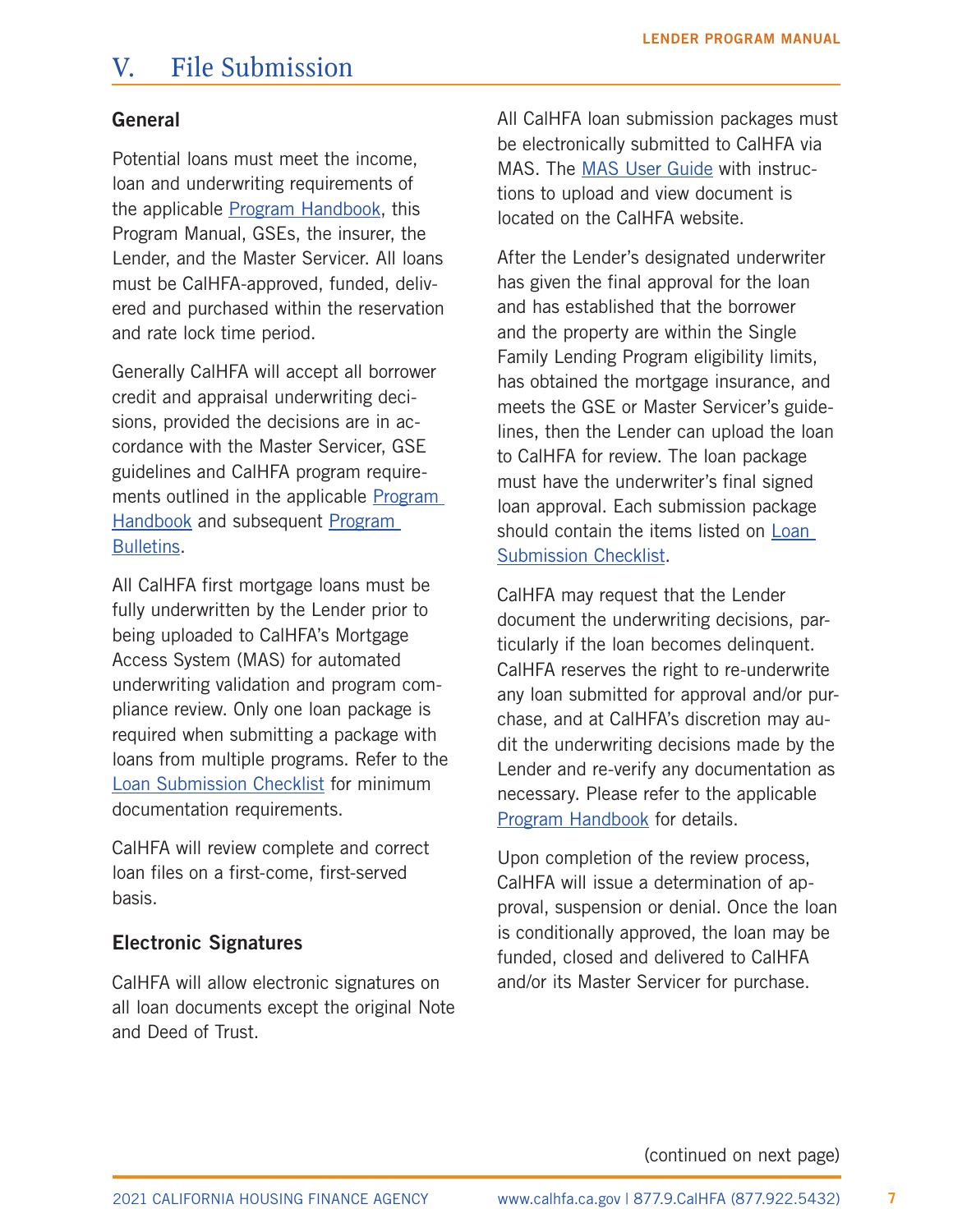# <span id="page-10-0"></span>V. File Submission (cont.)

CalHFA loan purchase packages must be sent to:

#### California Housing Finance Agency

Single Family Lending MS-310 500 Capitol Mall, Suite 400 Sacramento, CA 95814 877.922.5432

# Compliance Review Times

CalHFA reviews all loans on a first come, first served basis. CalHFA attempts to review all loans within a reasonable timeframe. Current turn times are posted on [CalHFA's website](http://www.calhfa.ca.gov/homeownership/index.htm). Lenders should take into consideration CalHFA's current turn times when submitting files for Compliance Review to ensure there is adequate time.

# VI. Borrower Eligibility

### Homebuyer Education

Homebuyer Education counseling is required for at least one occupying first-time homebuyer. Homebuyer Education is not required for non-first-time homebuyers. A list of acceptable Homebuyer Education Courses can be found in the applicable [Program Handbook](https://www.calhfa.ca.gov/homeownership/programs/index.htm). All Homebuyer Education certificates will expire the earlier of one (1) year from issuance or the expiration date on the certificate.

### Residency Requirement

All borrowers must be either a citizen or other National of the United States, or a "Qualified Alien" as defined at 8 U.S.C § 1641.

#### Notice of Determination

Lenders will be automatically notified of Notice of Commitment, suspension or rejection via email. If the loan package is incomplete the file will receive an incomplete status and the loan will not be considered received until the complete file is uploaded. If the file is rate locked, the Lender will need to verify the rate lock expiration date as additional fees may be incurred if the rate lock expires.

### First-Time Homebuyer Requirement

Single Family Lending Programs may be available to both first-time and nonfirst-time homebuyers. Certain State and Federal Laws and Regulations may require CalHFA mortgage loans be restricted to first-time homebuyers. Please refer to the applicable Program Handbook for specific details.

#### Determination of First-Time Homebuyer **Status**

A first-time homebuyer is a person who does not have or has not had, an ownership interest in any principal residence (a home in which they lived) or resided in a home owned by their spouse at any time during the three-year period prior to the execution of the mortgage loan documents.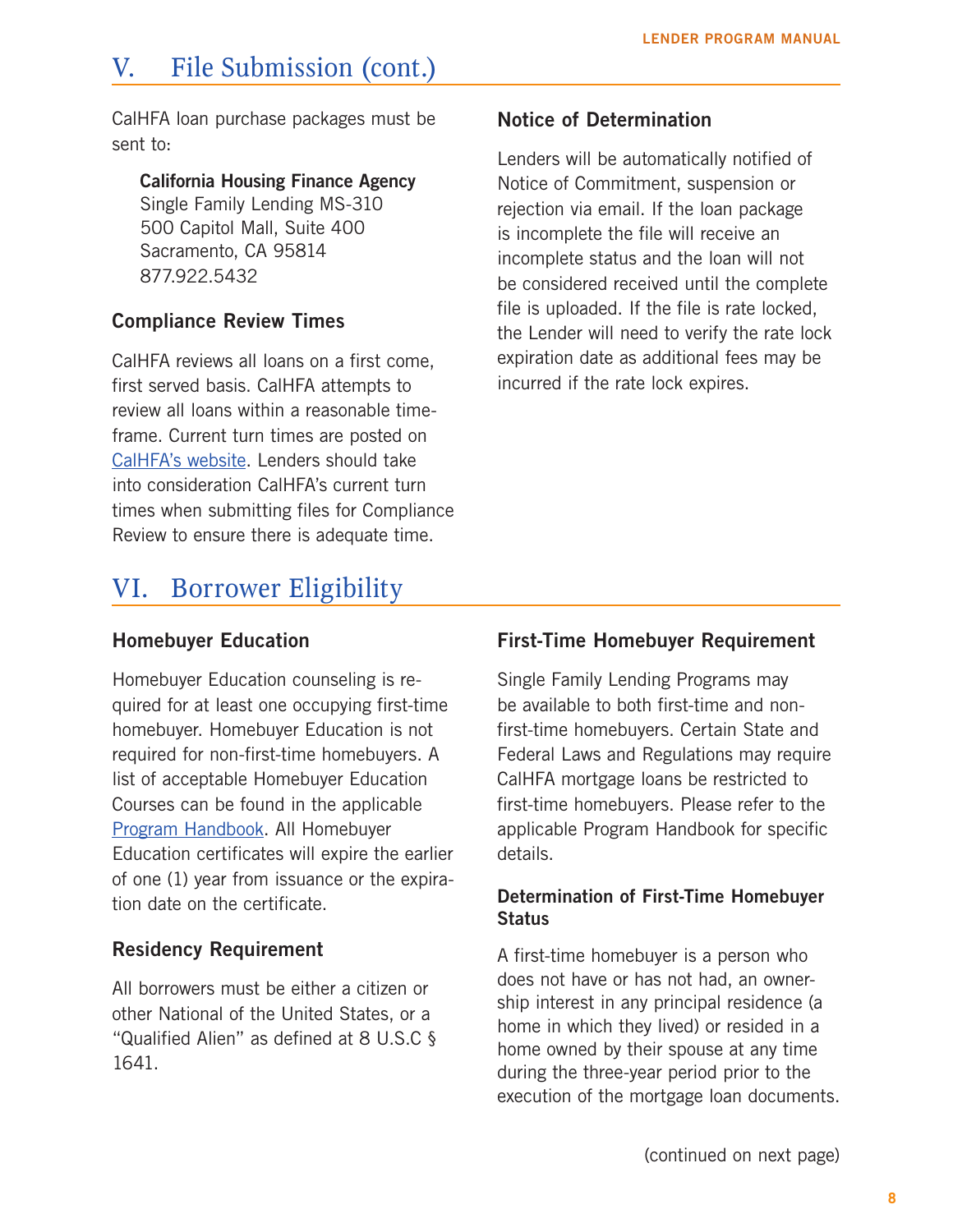# <span id="page-11-0"></span>VI. Borrower Eligibility (cont.)

The borrower is required to execute the CalHFA Borrower Affidavit and Certification to certify first-time homebuyer status and must be included in each loan submission file.

If the borrower(s) is on a mortgage or on title to a property that is not their primary residence, CalHFA will require a Letter of Explanation (LOE) and additional documentation to determine the borrower is a first-time homebuyer. Acceptable documentation would include 36 months of cancelled rent checks, a Verification of Rent (VOR) from a property management company, or alternative documentation that is proof of the borrower's residence at another location (e.g. utility bills, cable bills, trash bills showing the property address of service).

# Definition of Ownership Interest

An ownership interest, which is the extent of a person's rights in a principal residence, includes but is not limited to the following interests:

- Fee simple
- Community property
- Life estate

# Community Property Interest

California is a community property state. An ownership interest of the spouse of a borrower, in a principal residence during the three-year period prior to the execution of the mortgage loan documents may disqualify the borrower for a CalHFA loan.

Even though a borrower may not be on title to the property they live in, if they are married to the person who is, they would not be considered a first-time homebuyer.

### Borrowers Who Own or have Owned Rental Property

Borrowers who own or have owned rental properties may be a first-time homebuyer if they can document that they have not occupied any of the rental properties as their principal residence at any time within the past three years.

Please see applicable **Program Handbook** for additional requirements

# Borrowers Who Own or have Owned a Manufactured Home

Borrower(s) who own or have owned a manufactured home within the past three years may be considered a first-time homebuyer as long as they can document the following:

- The manufactured home is on leased land (park) or is located on land currently or previously owned by the borrower, and the manufactured home has not been permanently fixed to the foundation
- Please see the applicable [Program Handbook](https://www.calhfa.ca.gov/homeownership/programs/index.htm) for additional requirements

# Owner Occupancy

Borrower(s) must intend to occupy the financed property as their primary residence. In addition, the following requirements must be met:

• Borrower(s) must occupy the financed property within sixty (60) days of closing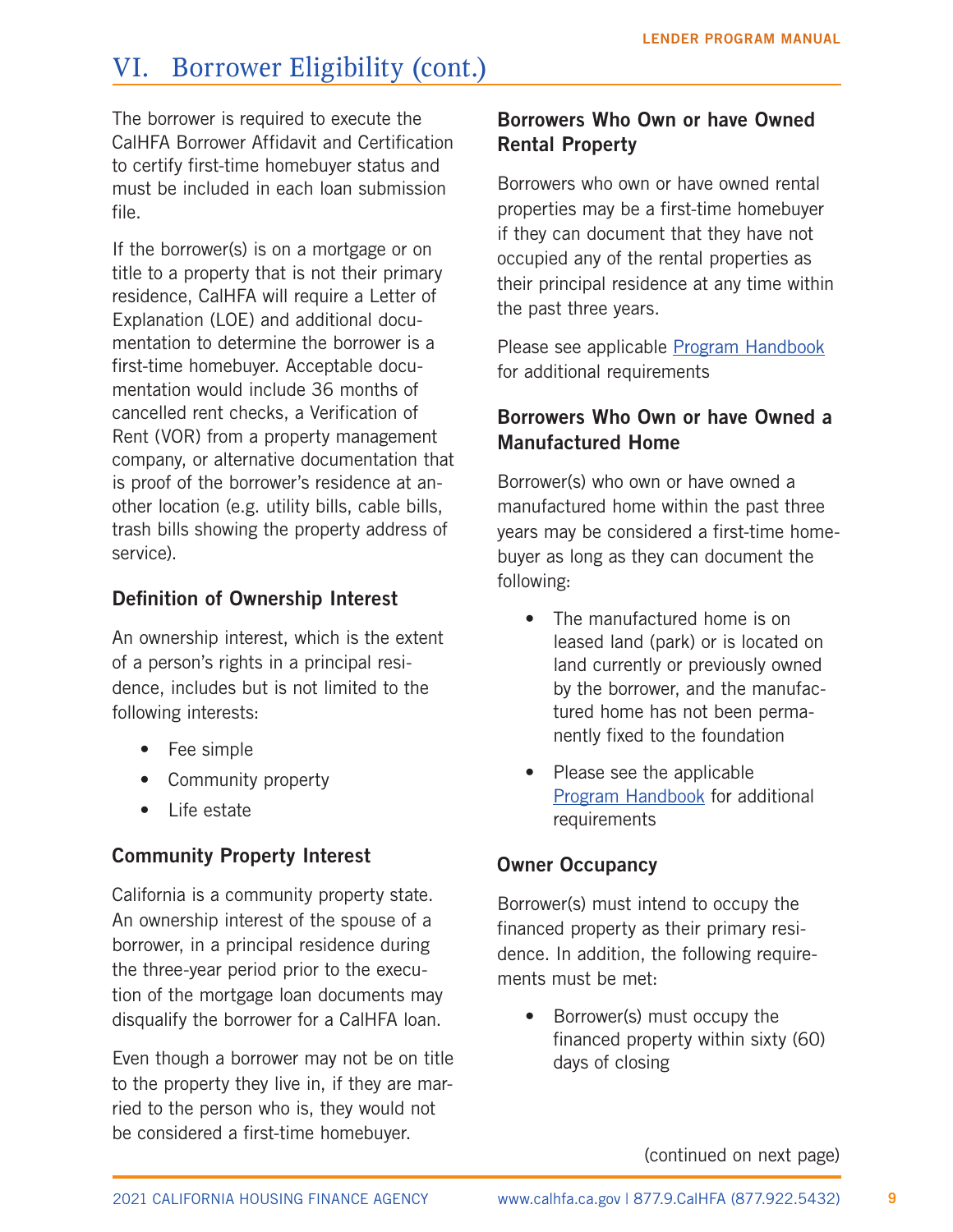# <span id="page-12-0"></span>VI. Borrower Eligibility (cont.)

- State and Federal Laws and Regulations may require that borrower(s) occupy the property as their principal residence for the term of the loan or until the property has been sold
- Please see the applicable Program Handbook for specific requirements.

#### Borrower Credit Qualification

Borrowers must be able to qualify under the prudent underwriting credit standards of the Lender, GSEs, Master Servicer and CalHFA. Borrowers must have sufficient funds to meet the required down payment, closing costs, necessary reserves and the monthly mortgage payments, as determined by the Lender, GSE, Master Servicer and CalHFA.

Programs that are restricted to first-time homebuyers may require the execution of additional [forms](http://www.calhfa.ca.gov/homeownership/forms/index.htm) as determined in the applicable [Program Handbook](https://www.calhfa.ca.gov/homeownership/programs/index.htm).

### Non-Occupant Co-Borrowers / Non-Occupant Co-Signors

Not allowed.

### Non-Purchasing Spouses

The non-purchasing spouse may not be on title, have any vested interest in the property, be on the purchase agreement, or be added to title after loan closing. All individuals that will be on the title must comply with all the eligibility requirements.

#### **Gifts**

Gift funds for the down payment are permissible and are subject to the Master Servicer and GSE underwriting guidelines, and the requirements outlined in the applicable [Program Handbook.](https://www.calhfa.ca.gov/homeownership/programs/index.htm)

# VII. Income Eligibility

#### Income Requirements

MAXIMUM PROGRAM INCOME LIMITS

The income of all borrowers cannot exceed the published [CalHFA income](https://www.calhfa.ca.gov/homeownership/limits/index.htm#sales)  [limits](https://www.calhfa.ca.gov/homeownership/limits/index.htm#sales) established for the county in which the property is located.

Lenders are required to calculate income to qualify borrower(s) for loan approval using GSE and Master Servicer guidelines. CalHFA will use the lender's credit qualifying income to determine if the loan exceeds the maximum program income limit. Income not used by the lender for credit qualifying will not be used by CalHFA.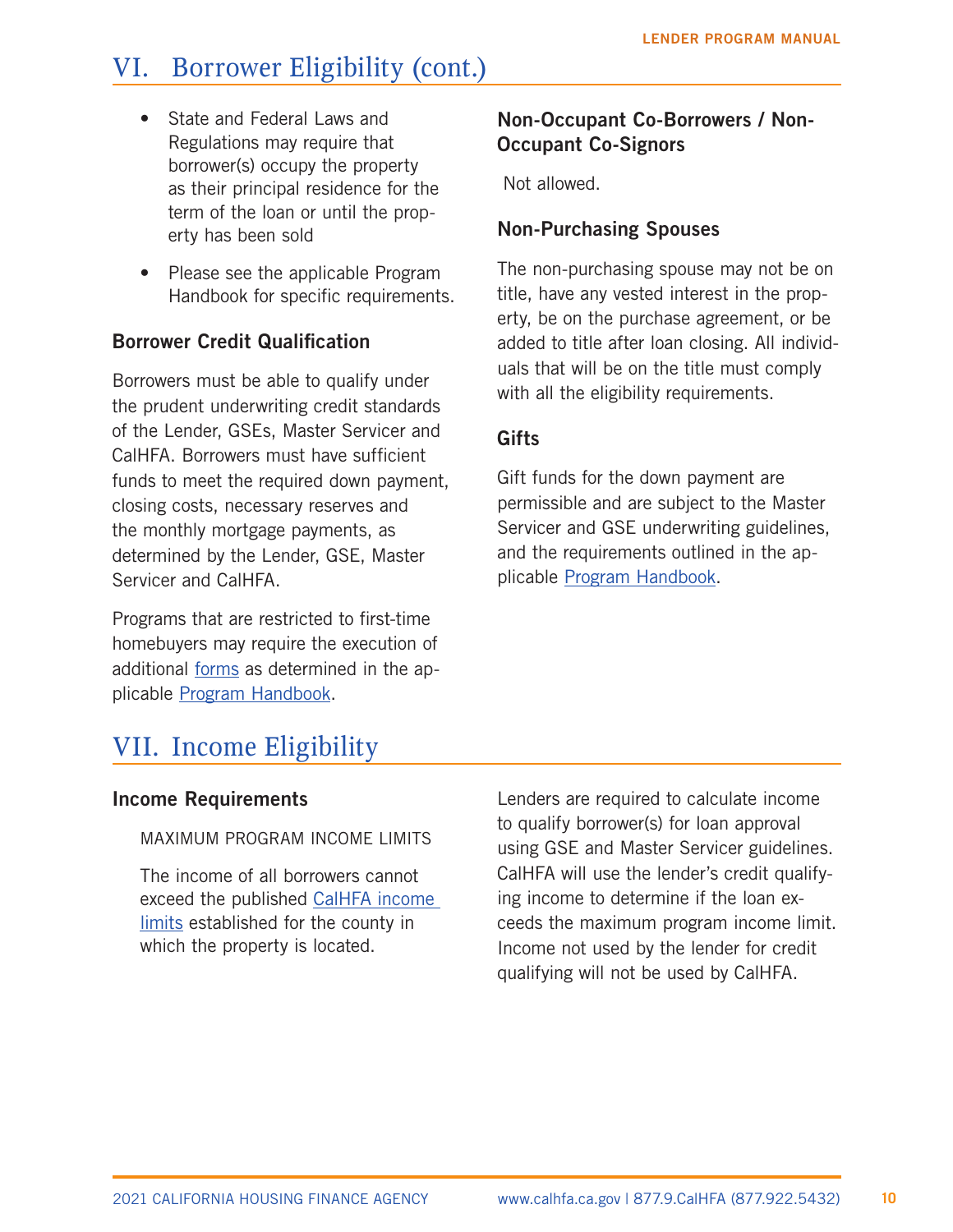# <span id="page-13-0"></span>VIII.Property Requirements

### Eligible Single Family Properties

Properties must meet all of the following minimum standards or requirements to be eligible for a CalHFA loan.

- a. Newly constructed and existing resale properties are eligible single family properties. Newly constructed homes are defined as homes that have not been previously occupied and include model homes not previously used as a residence
	- i. Condominium conversions and rehabilitated units are considered resale properties because the units were previously occupied
- b. Only homes, including manufactured homes that are taxed as "real estate" and have permanent foundations, are acceptable; see applicable [Loan Program Handbook](https://www.calhfa.ca.gov/homeownership/programs/index.htm) guidelines
- c. Each unit must meet the minimum eligibility requirements of the applicable mortgage insurer/guarantor
- d. The property must be intended for single family residential use only
- e. Accessory Dwelling Units (ADU), Guest houses, "granny" units and "in-law" quarters must meet these eligibility criteria:
	- i. Property is defined as a one-unit property
	- ii. Per Investor and Master Servicer guidelines, multiple accessory units are not permitted
- iii. Property meets all other investor guidelines and city/county zoning ordinances
- f. Per Investor guidelines If rental income from the ADU is used for credit qualifying, CalHFA will also use the gross rental income for the compliance income calculation.
- g. Leasehold/Land Trusts (see program handbook for specific program details)
- h. Co-ops are not eligible
- i. Properties having energy retrofit upgrades encumbered by property tax assessed liens, including Property Assessed Clean Energy (PACE) liens, are not eligible for CalHFA first mortgage and/or down payment and closing cost assistance programs
- j. All units must be completed with respect to construction or repairs, be ready to occupy, meet health and safety standards of the locality, and meet all of the requirements of the mortgage insurer/guarantor
	- i. Escrow Holdbacks will be allowed for minor outstanding repairs not completed prior to loan closing
		- » The Property must be habitable and safe for occupancy at the time of loan closing
		- » Lenders and/or closing agent will be responsible for managing and disbursing holdbacks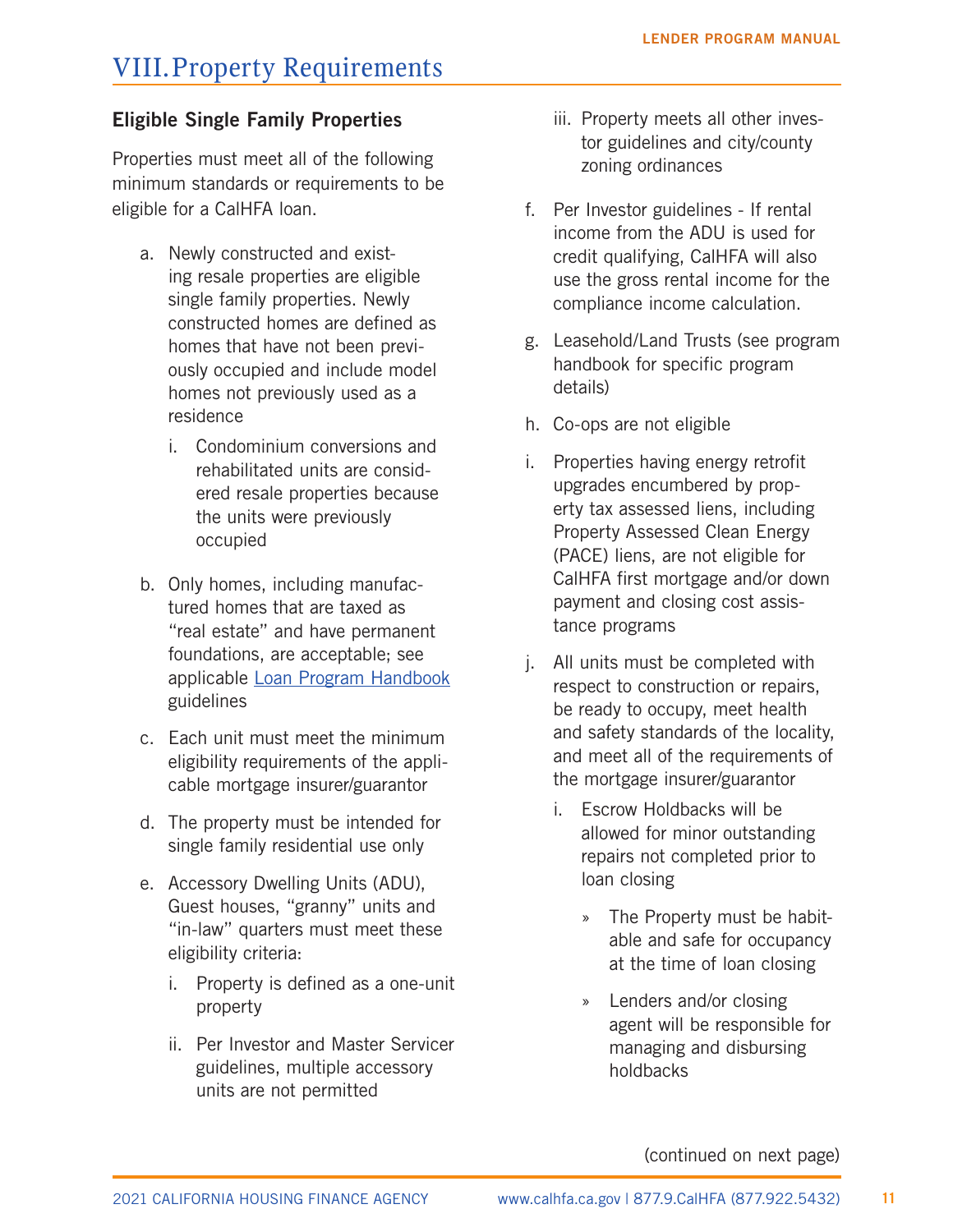# <span id="page-14-0"></span>VIII.Property Requirements (cont.)

- » Lender must deliver loans that were originated in accordance with FHA and Fannie Mae guidelines
- » Please see Master Servicer website for required documents
- ii. Please see [Loan Program](https://www.calhfa.ca.gov/homeownership/programs/index.htm)  [Handbooks](https://www.calhfa.ca.gov/homeownership/programs/index.htm) for specific guidelines.

### Flood Determination

A "Life of Loan" standard Flood Hazard Determination Certificate is required on all properties.

### Appraisal/Appraiser Requirements

- k. Lenders must follow the appraisal requirement of the applicable Master Servicer and GSE.
- l. Lenders must use qualified appraisers that meet the licensing requirement of the State of California.
- m. CalHFA requires an appraisal for each property on all loans, prepared by a qualified appraiser with a location map, photos, and a floor plan at the time the loan is submitted to CalHFA for Notice of Commitment. If there are multiple appraisal reports for one property, each appraisal must be submitted to CalHFA.

### Home Warranty Insurance Coverage

CalHFA requires that all first-time homebuyers obtain a home warranty protection

policy. Please see the applicable Program [Handbook](https://www.calhfa.ca.gov/homeownership/programs/index.htm) for details.

### Resale Restrictions

Resale restrictions and controls are subject to the requirements of the Master Servicer, GSE and any applicable [Program](https://www.calhfa.ca.gov/homeownership/programs/index.htm)  [Handbook.](https://www.calhfa.ca.gov/homeownership/programs/index.htm)

### Loan Assumption Policy

CalHFA loans are assumable by eligible homebuyers subject to the guidelines and approval of the Master Servicer, the GSE and CalHFA.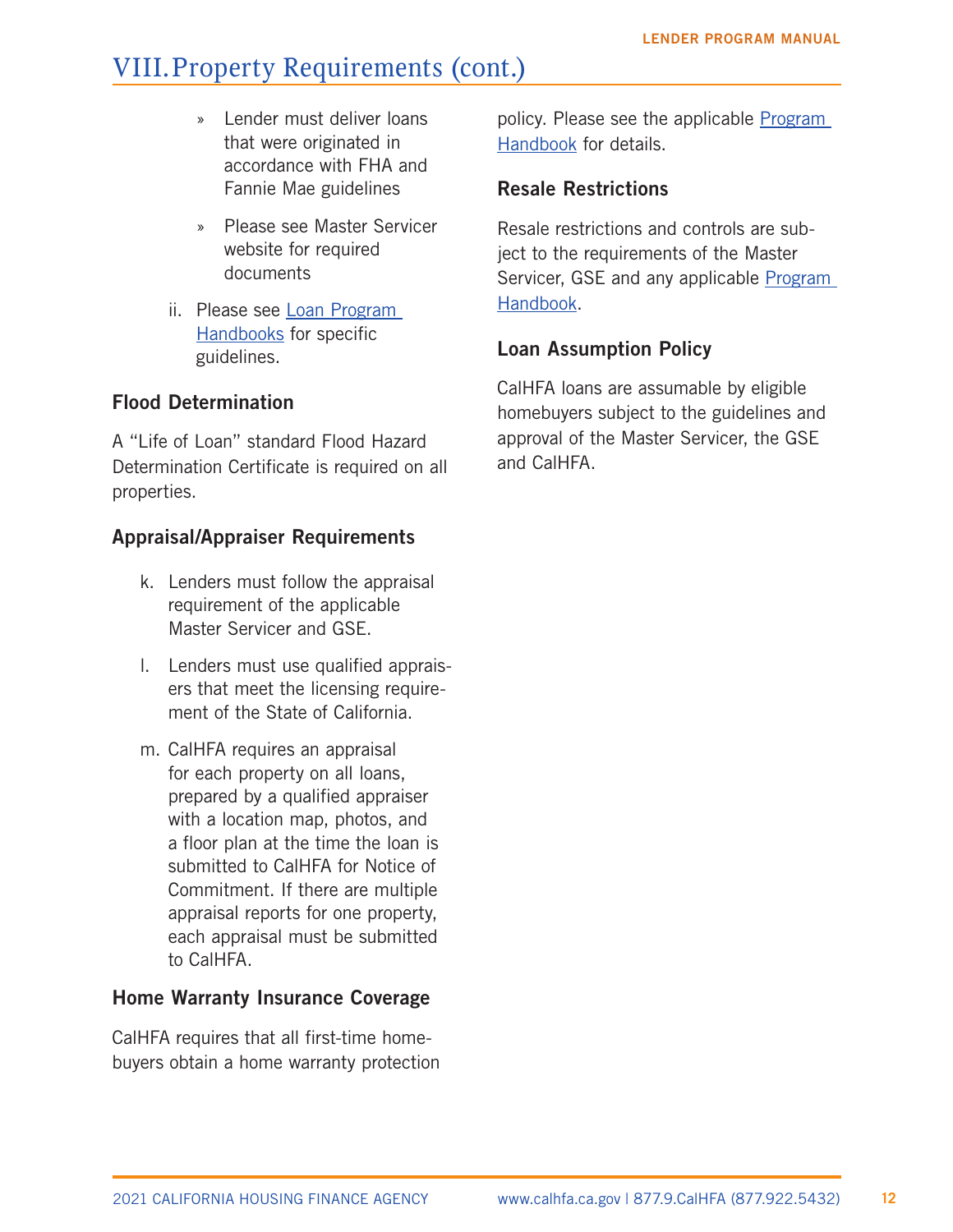# <span id="page-15-0"></span>IX. Purchase Requirements

### CalHFA Subordinate File Submission for Purchase Review

Lenders are to provide a complete underwriting package, as approved by the Master Servicer, along with the items listed on the CalHFA Loan Approval and [CalHFA](http://www.calhfa.ca.gov/homeownership/forms/index.htm)  [Loan Purchase Checklist.](http://www.calhfa.ca.gov/homeownership/forms/index.htm)

Please follow the Master Servicer's guidelines for file submission of first mortgage loans.

# Wire/ACH Instructions

The Lender must provide CalHFA with lender wire/ACH instructions for the remittance of mortgage purchase funds to the lender's bank of choice. Lenders may only have two (2) accounts at any given time. These instructions may be amended by submitting the written request to [Purchasing@calhfa.ca.gov.](mailto:Purchasing%40calhfa.ca.gov?subject=) Lenders will confirm wire/ACH instructions and provide contact information at the time of loan purchase upload through [MAS](https://mortgageaccess.calhfa.ca.gov/UserAccount/Home).

# Note Endorsements/Allonge

All original promissory notes delivered to CalHFA for purchase must have an allonge attached or be properly endorsed to the "California Housing Finance Agency" in a neat and legible manner. California Housing Finance Agency's name should be typed or stamped directly below "Pay to the Order of" followed by the Lender's name. The note endorser's name and title should be clearly type or stamped directly below the signature of the endorser.

Please follow CalHFA's Master Servicer guidelines for CalHFA first mortgage loans.

### Vesting - Deed of Trust

All Deeds of Trust must include the name for all borrowers who are on the loan, and on title. CalHFA does not require vesting on subordinate loans. A non-purchasing spouse may not be on the vesting or the deed of trust.

### Power of Attorney

CalHFA will require that all loans follow the more restrictive requirement of CalHFA's Master Servicer or GSE guidelines for the proper use of power of attorney.

### Loss Payee

Please see the applicable [Program](http://www.calhfa.ca.gov/homeownership/programs/index.htm )  [Handbook](http://www.calhfa.ca.gov/homeownership/programs/index.htm ) for the loss payee of CalHFA's Master Servicer.

The loss payee clause for all subordinate loans is:

California Housing Finance Agency Its successor and/or assigns Single Family Servicing – MS 980 500 Capitol Mall, Ste. 400 Sacramento, CA 95814

# Hazard Insurance

Hazard insurance is required for the life of the loan. Each borrower will be required to maintain hazard insurance, including fire and extended coverage, of the type that provides for claims to be settled on a replacement cost basis. All policies shall contain a loss payable endorsement to the Lender, CalHFA, and/or CalHFA's Master Servicer as their interest may appear, in an amount equal to the replacement value of the structure improvements established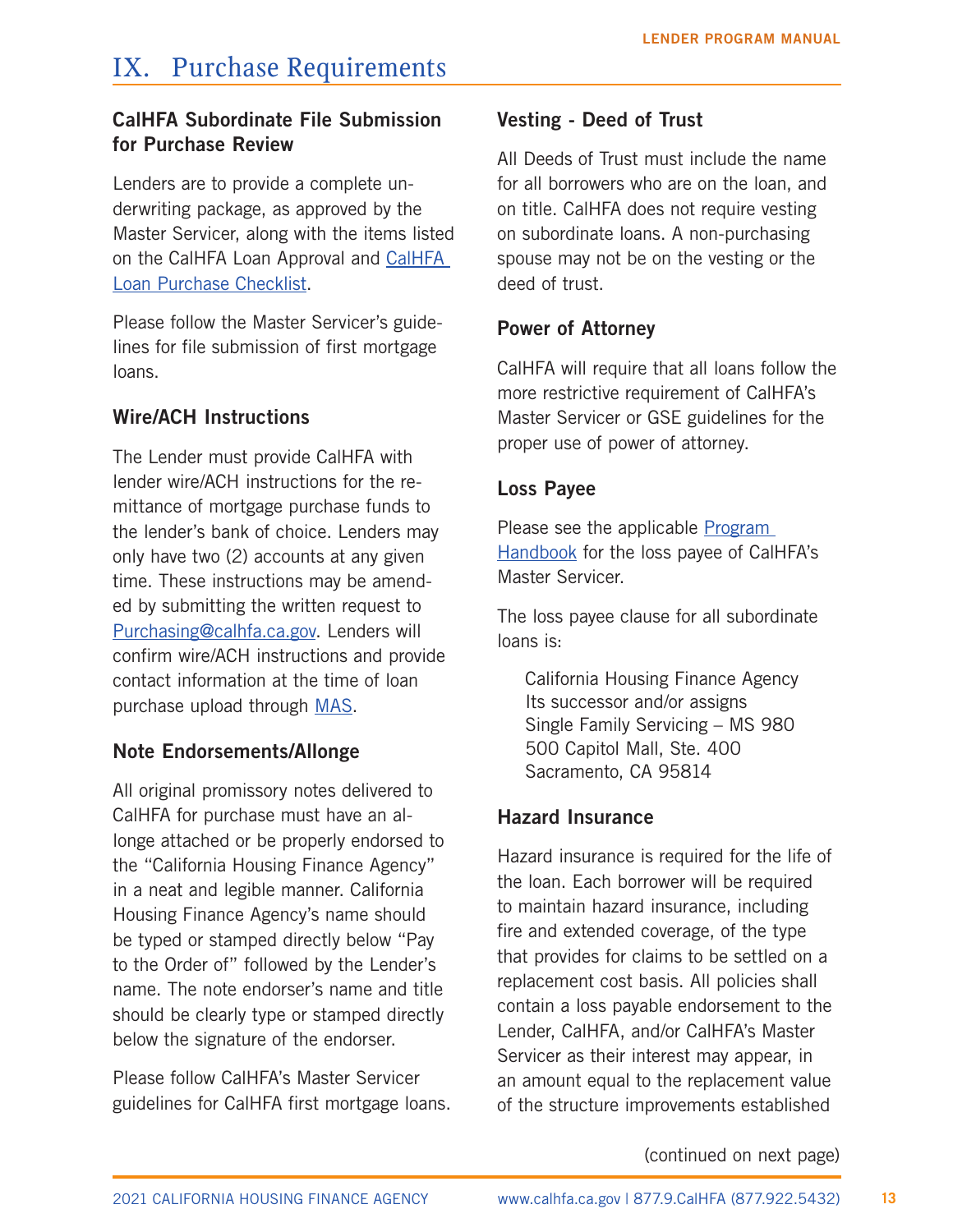# <span id="page-16-0"></span>IX. Purchase Requirements (cont.)

by the property insurer as selected by the borrower, with coverage endorsements for code upgrades. The selected hazard insurer must be licensed to do business in the State of California and have a current rating in Best's Insurance Guide of BV1 or better. Please follow Master Servicer's guidelines in respect to the minimum deductible allowable.

Condominium or Planned Unit Developments ("PUD") insurance shall be in the form of a "master" or "blanket" policy for the entire project.

Hazard insurance premiums are to be paid through an impound account maintained by the Master Servicer on behalf of the Borrower.

#### Flood Insurance

For any property that has any of its improvements located in a Special Flood Hazard Area ("SFHA"), as delineated on flood maps issued by the Federal Emergency Management Agency ("FEMA"), flood insurance is required. The minimum amount of flood insurance required is the lower of the replacement value of the structure improvements established by the insurer, or the maximum insurance available under the National Flood Insurance Program, or the unpaid principal balance ("UPB") of the loan. However, in no event shall the coverage be less than eighty percent (80%) of the replacement cost of the structure. (Refer to the National Flood Insurance Program for current limits.) The maximum allowable deductible for coverage on a single family property is ten thousand dollars (\$10,000). Flood insurance

premiums are to be paid through an impound account maintained by the Master Servicer on behalf of the Borrower.

#### Title Insurance Policy

The outstanding principal balance of each first mortgage loan must be covered by an ALTA Lender's Policy of Title Insurance naming the Lender and its successors and assigns as insureds. *Taxes and assessments must be paid current.*

No title insurance will be required on CalHFA's subordinate loans.

### MERS – Mortgage Electronic Registration System

All first mortgage loans submitted to CalHFA's Master Servicer for purchase must be registered with Mortgage Electronic Registration Systems, Inc. ("MERS"), wherein MERS has been designated beneficiary (as nominee). Refer to the applicable [Program Handbook](https://www.calhfa.ca.gov/homeownership/programs/index.htm) and the Master Servicer's Policies and Procedures for additional information and requirements.

Some legacy loans currently being serviced by CalHFA using MERS will remain.

All CalHFA subordinate loans are to be drawn in the lender's name and are to be registered via MERS. Refer to the applicable [Program Handbook](https://www.calhfa.ca.gov/homeownership/programs/index.htm) for additional information and requirements.